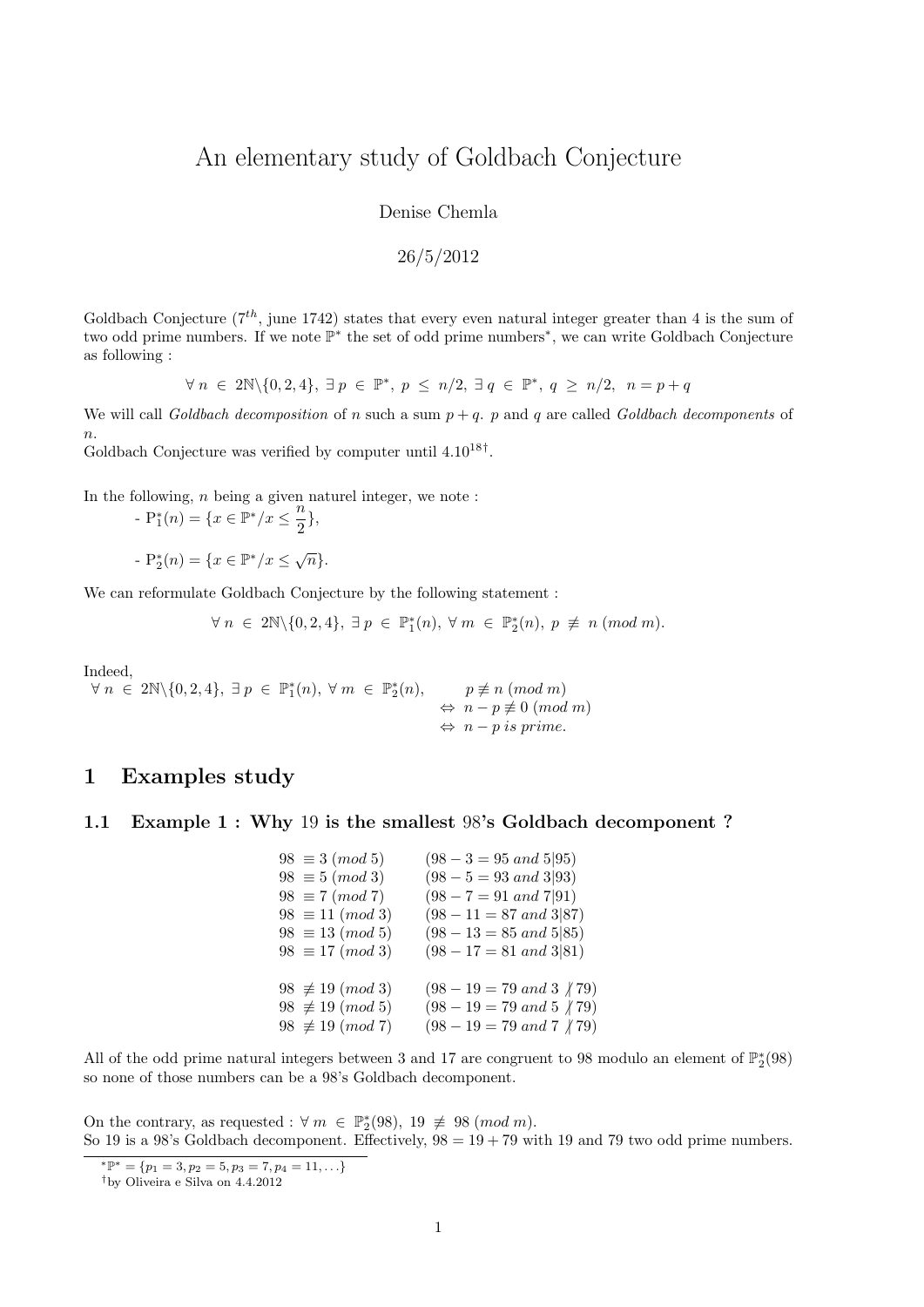### 1.2 Example 2 : Why 3 is a 40's Goldbach decomponent ?

In the following table are presented the equivalence classes of finite fields  $\mathbb{Z}/3\mathbb{Z}, \mathbb{Z}/5\mathbb{Z}, \mathbb{Z}/7\mathbb{Z}$  and  $\mathbb{Z}/11\mathbb{Z}$ .

| $\mathbb{Z}/3\mathbb{Z}$ $\overline{0}$ $\overline{1}$ $\overline{2}$                                                                                                                           |  |  |  |  |  |  |
|-------------------------------------------------------------------------------------------------------------------------------------------------------------------------------------------------|--|--|--|--|--|--|
| $\mathbb{Z}/5\mathbb{Z}$ $\overline{0}$ $\overline{1}$ $\overline{2}$ $\overline{3}$ $\overline{4}$                                                                                             |  |  |  |  |  |  |
| $\mathbb{Z}/7\mathbb{Z}$ $\overline{0}$ $\overline{1}$ $\overline{2}$ $\overline{3}$ $\overline{4}$ $\overline{5}$ $\overline{6}$                                                               |  |  |  |  |  |  |
| $\mathbb{Z}/11\mathbb{Z}$ $\overline{0}$ $\overline{1}$ $\overline{2}$ $\overline{3}$ $\overline{4}$ $\overline{5}$ $\overline{6}$ $\overline{7}$ $\overline{8}$ $\overline{9}$ $\overline{10}$ |  |  |  |  |  |  |

In each finite field, we colored in light pink 3's equivalence class, and we colored in light blue 40's equivalence class, the even natural integer to be Goldbach decomposed.

Since we have  $\forall m \in \mathbb{P}_2^*(40), 3 \not\equiv 40 \pmod{m}$ , 3 is a 40's Goldbach decomponent. Indeed,  $40 = 3 + 37$ with 3 and 37 two odd primes.

### 1.3 Example 3 : let us look for Goldbach decomponents for even natural integers that are  $\equiv 2 \pmod{3}$  and  $\equiv 3 \pmod{5}$  and  $\equiv 3 \pmod{7}$ .

Those numbers for which we are looking for Goldbach decomponents are natural integers of the form 210k+38 (consequently to Chinese Remainders Theorem that will be presented in the following).

We saw that odd prime natural integers p that are  $\neq 2 \pmod{3}$  and  $\neq 3 \pmod{5}$  and  $\neq 3 \pmod{7}$  can be Goldbach decomponents of those numbers.

If we omit the case of "little prime numbers" (i.e. the case where there is a congruence to 0 for one and only one module),

> $-p$  must be  $\equiv 1 \pmod{3}$ ,  $-p$  must be  $\equiv 1$  or 2 or 4 (mod 5),  $-p$  must be  $\equiv 1$  or 2 or 4 or 5 or 6 (mod 7).

Combining all possibilities, we obtain :

|  | $1 \pmod{3} 1 \pmod{5} 1 \pmod{7}$     |  | $\rightarrow$ | $210k + 1$   |
|--|----------------------------------------|--|---------------|--------------|
|  | $1 \pmod{3}$ $1 \pmod{5}$ $2 \pmod{7}$ |  | $\rightarrow$ | $210k + 121$ |
|  | $1 \pmod{3}$ $1 \pmod{5}$ $4 \pmod{7}$ |  | $\rightarrow$ | $210k + 151$ |
|  | $1 \pmod{3} 1 \pmod{5} 5 \pmod{7}$     |  | $\rightarrow$ | $210k + 61$  |
|  | $1 \pmod{3} 1 \pmod{5} 6 \pmod{7}$     |  | $\rightarrow$ | $210k + 181$ |
|  | $1 \pmod{3} 2 \pmod{5} 1 \pmod{7}$     |  | $\rightarrow$ | $210k + 127$ |
|  | $1 \pmod{3} 2 \pmod{5} 2 \pmod{7}$     |  | $\rightarrow$ | $210k + 37$  |
|  | $1 \pmod{3} 2 \pmod{5} 4 \pmod{7}$     |  | $\rightarrow$ | $210k + 67$  |
|  | $1 \pmod{3} 2 \pmod{5} 5 \pmod{7}$     |  | $\rightarrow$ | $210k + 187$ |
|  | $1 \pmod{3} 2 \pmod{5} 6 \pmod{7}$     |  | $\rightarrow$ | $210k + 97$  |
|  | $1 \pmod{3}$ 4 (mod 5) 1 (mod 7)       |  | $\rightarrow$ | $210k + 169$ |
|  | $1 \pmod{3}$ 4 (mod 5) 2 (mod 7)       |  | $\rightarrow$ | $210k + 79$  |
|  | $1 \pmod{3}$ 4 (mod 5) 4 (mod 7)       |  | $\rightarrow$ | $210k + 109$ |
|  | $1 \pmod{3}$ 4 (mod 5) 5 (mod 7)       |  | $\rightarrow$ | $210k + 19$  |
|  | $1 \pmod{3}$ 4 (mod 5) 6 (mod 7)       |  | $\rightarrow$ | $210k + 139$ |
|  |                                        |  |               |              |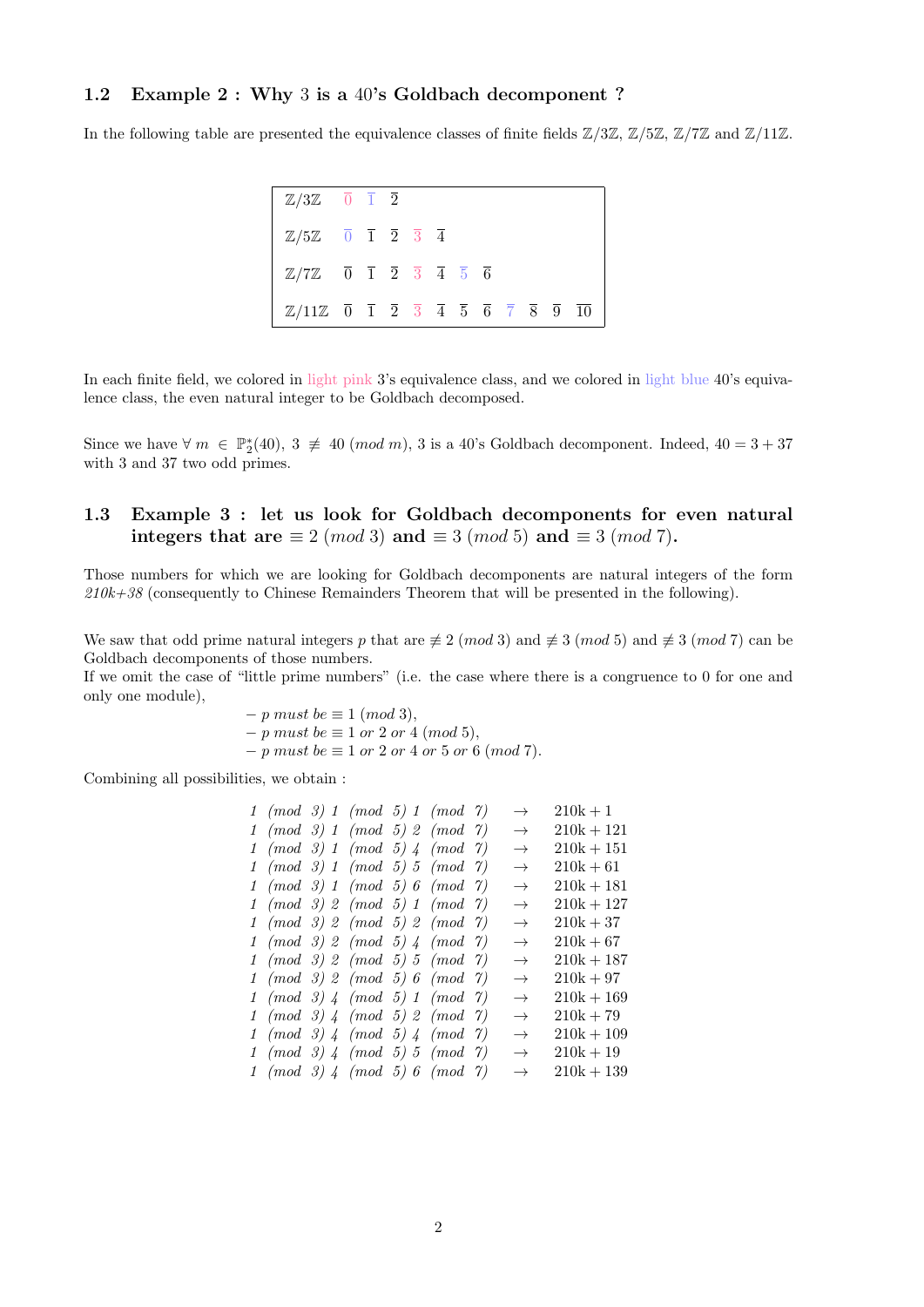Here are some examples of Goldbach decomponent belonging to arithmetic progressions founded for some numbers of the arithmetic progression  $210k+38$ .

> : 7 19 37 67 97 109 : 19 37 61 79 109 127 151 181 229 (double of a prime) : 7 37 61 67 97 127 181 211 229 271 331 : 19 67 109 127 139 151 271 277 307 331 337 379 421 439 (double of a prime) : 19 37 67 79 97 151 181 211 229;277 331 337 349 379 397 457 487 541 : 7 19 61 67 97 127 181 211 229 277 307 331 379 421 439 487 541 547 571 607

# 2 Our objective : to reach a contradiction from the hypothesis that an even natural integer doesn't verify Goldbach Conjecture

We are trying to demonstrate the impossibility that exists an even natural integer that doesn't verify Goldbach Conjecture. It corresponds to the fact that the hypothesis :

 $\exists x \in 2\mathbb{N} \setminus \{0, 2, 4\}, x \geq 4.10^{18}, x \text{ doesn't verify Goldbach Conjecture}$ 

permits to lead to a contradiction.

But :

 $\exists x \in 2\mathbb{N} \setminus \{0, 2, 4\}, x \geq 4.10^{18}, x$  doesn't verify Goldbach Conjecture  $\Leftrightarrow$   $\exists x \in 2\mathbb{N}\setminus\{0,2,4\}, x \geq 4.10^{18}, \forall p \in \mathbb{P}_{1}^{*}(x), x-p$  compound  $\Leftrightarrow \exists x \in 2\mathbb{N} \setminus \{0, 2, 4\}, x \geq 4.10^{18}, \forall p \in \mathbb{P}_{1}^{*}(x), \exists m \in \mathbb{P}_{2}^{*}(x), x-p \equiv 0 \ (mod\ m)$  $\Leftrightarrow \exists x \in 2\mathbb{N}\setminus\{0,2,4\}, x \geq 4.10^{18}, \forall p \in \mathbb{P}_{1}^{*}(x), \exists m \in \mathbb{P}_{2}^{*}(x), x \equiv p \ (mod\ m)$ 

Expanding des quantificators, we obtain :

$$
p_1, \ldots, p_k \in \mathbb{P}_1^*(x), \ m_1, \ldots, m_l \in \mathbb{P}_2^*(x).
$$
  

$$
\exists x \in 2\mathbb{N} \setminus \{0, 2, 4\}, \ x \geq 4.10^{18}, \ \forall i \in [1, k], \ \exists j \in [1, l], \ x_i \equiv p_i \ (mod \ m_j).
$$

Let us write all the congruence relations :

$$
p_1, \ldots, p_k \in \mathbb{P}_1^*(x), \ m_{j_1}, \ldots, m_{j_k} \in \mathbb{P}_2^*(x).
$$
  

$$
\exists x \in 2\mathbb{N} \setminus \{0, 2, 4\}, \ x \ge 4.10^{18},
$$
  

$$
\mathcal{S}_0 \begin{cases} x \equiv p_1 \ (mod \ m_{j_1}) \\ x \equiv p_2 \ (mod \ m_{j_2}) \\ \vdots \\ x \equiv p_k \ (mod \ m_{j_k}) \end{cases}
$$

It is important to notice that moduli are odd prime natural integers that are not necessarily differents (some of them can be equal).

# 3 Chinese Remainders Theorem

#### 3.1 Recalls

We call arithmetic progression a set of natural integers of the form  $ax + b$  with  $a \in \mathbb{N}^*$ ,  $b \in \mathbb{N}$  and  $x \in \mathbb{N}$ . A congruences system that doesn't contain contradictions can be solved using Chinese Remainders Theorem.

The Chinese Remainders Theorem establishes an isomorphism between  $\mathbb{Z}/m_1\mathbb{Z} \times \ldots \times \mathbb{Z}/m_k\mathbb{Z}$  and  $\mathbb{Z}/\prod_{i=1}^k m_i \mathbb{Z}$  if and only if the  $m_i$  are two by two coprime  $(\forall m_i \in \mathbb{N}^*, \forall m_j \in \mathbb{N}^*, (m_i, m_j) = 1)$ .

The Chinese Remainders Theorem establishes a bijection between the set of congruences systems and the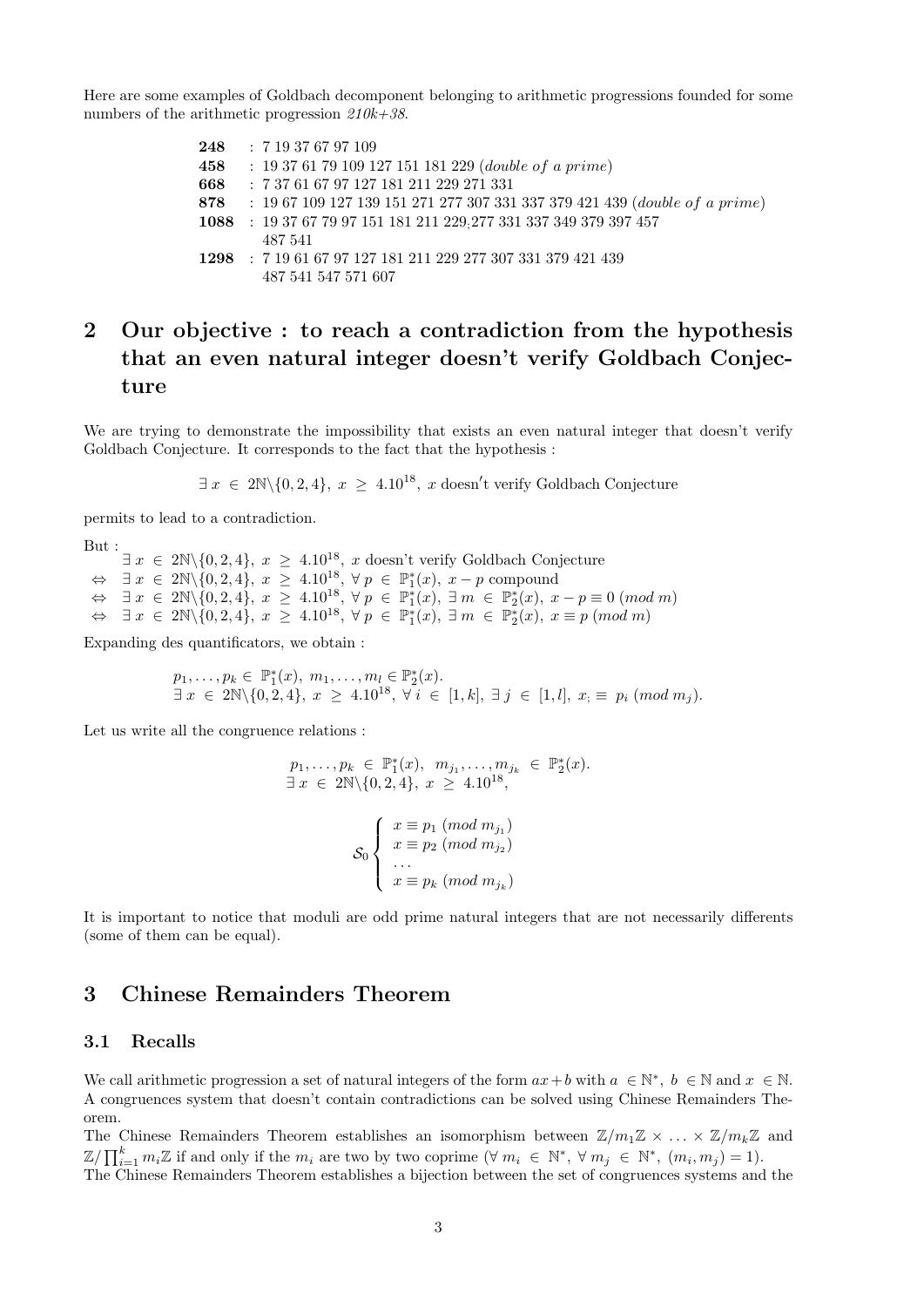set of arithmetic progressions.

We are looking for solutions for the following congruences system  $S$ :

$$
\begin{cases}\n x \equiv r_1 \pmod{m_1} \\
 x \equiv r_2 \pmod{m_2} \\
 \dots \\
 x \equiv r_k \pmod{m_k}\n\end{cases}
$$

We set  $M = \prod_{i=1}^{k} m_i$ .

Let us calculate :  $\bullet$   $M_1 = M/m_1, M_2 = M/m_2, ..., M_k = M/m_k.$ •  $d_1, d_2, \ldots, d_k$  such that  $\sqrt{ }$  $\int$  $\overline{\mathcal{L}}$  $d_1.M_1 \equiv 1 \pmod{m_1}$  $d_2.M_2 \equiv 1 \pmod{m_2}$ . . .  $d_k.M_k \equiv 1 \pmod{m_k}$ 

The solution of S is  $x \equiv \sum_{i=1}^{k} r_i \cdot d_i \cdot M_i \pmod{M}$ .

### 3.2 Example 1

Let us try to solve the following congruences system :

$$
\begin{cases}\n x \equiv 1 \pmod{3} \\
 x \equiv 3 \pmod{5} \\
 x \equiv 5 \pmod{7}\n\end{cases}
$$

We set  $M = 3.5.7 = 105$ .

| $M_1 = M/3 = 105/3 = 35,$ | $35.y_1 \equiv 1 \ (mod \ 3),$ | $y_1 = 2.$ |
|---------------------------|--------------------------------|------------|
| $M_2 = M/5 = 105/5 = 21,$ | $21.y_2 \equiv 1 \ (mod \ 5),$ | $y_2=1.$   |
| $M_3 = M/7 = 105/7 = 15,$ | $15.y_3 \equiv 1 \ (mod\ 7),$  | $y_3=1.$   |

 $x \equiv r_1.M_1.y_1 + r_2.M_2.y_2 + r_3.M_3.y_3$  $\equiv 1.35.2 + 3.21.1 + 5.15.1 = 70 + 63 + 75 = 208 = 103 \ (mod 105)$ that are the natural integers of the sequence :  $103, 208, 313, \ldots$ , i.e. those of the arithmetic progression :  $105k+103$ .

### 3.3 Example 2

If we had to solve nearly the same congruences system, but with one congruence less :

$$
\left\{\begin{array}{l}x\equiv 3\ (mod\ 5)\\x\equiv 5\ (mod\ 7)\end{array}\right.
$$

We set  $M' = 5.7 = 35$ .  $M'_1 = M'/5 = 7,$   $7.y'_1 \equiv 1 \pmod{5},$   $y'_1 = 3.$  $M'_2 = M'/7 = 5, \qquad 5.y'_2 \equiv 1 \ (mod \ 7), \qquad y'_2 = 3.$ 

 $x \equiv r_1.M_1.y_1 + r_2.M_2.y_2$  $\equiv 3.3.7 + 5.3.5 = 63 + 75 = 138 = 33 \ (mod \ 35)$ that are the natural integers of the sequence :  $33, 68, 103, 138, 173, 208, 243, \ldots$ i.e. those of the arithmetic progression :  $35k+33$ 

#### 3.4 Congruence relation powerfulness

The congruence relation (noted  $\equiv$ ), that was invented by Gauss, is an equivalence relation.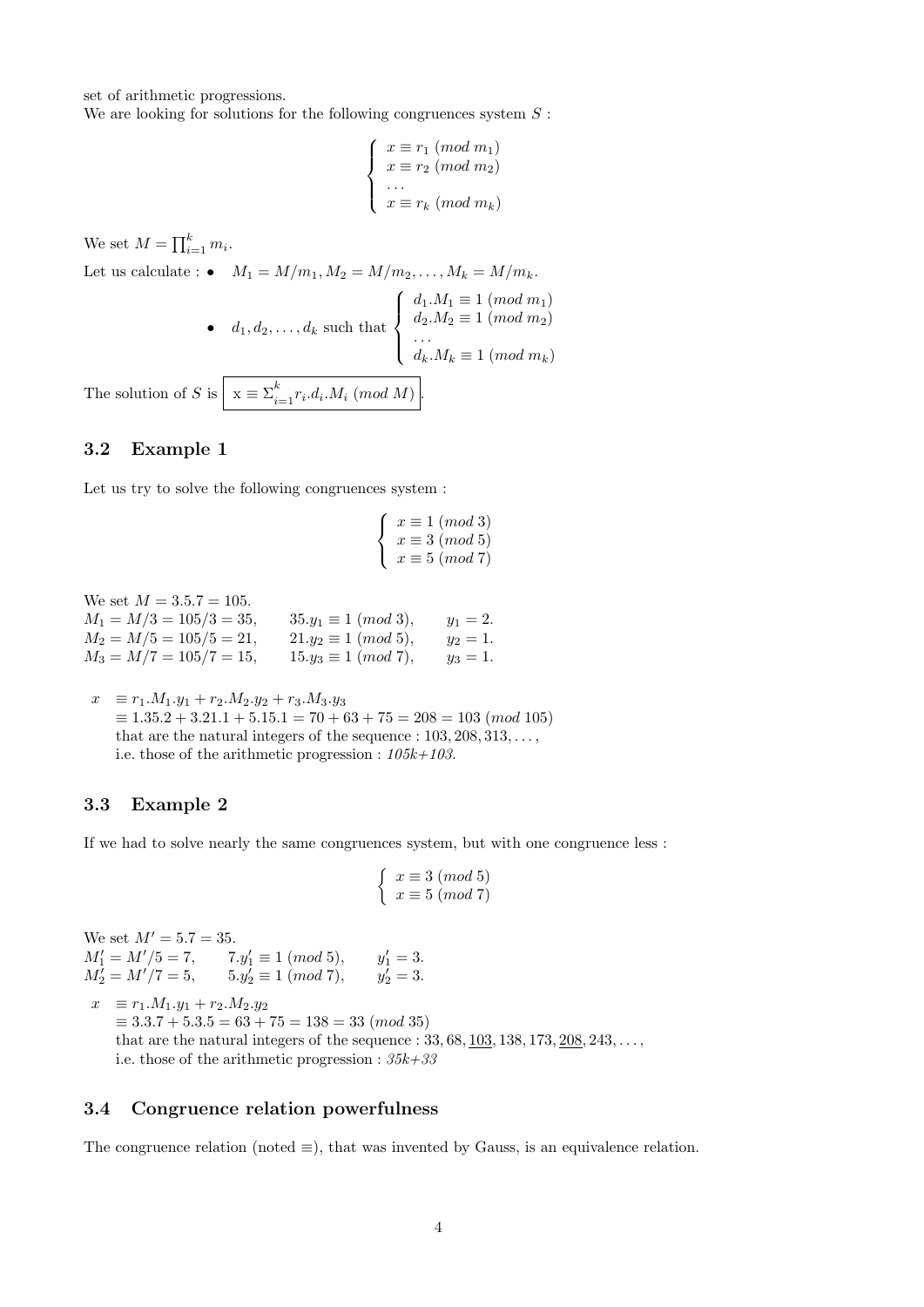$$
a \equiv b
$$
  

$$
c \equiv d
$$
  

$$
a + c \equiv b + d
$$
  

$$
ac \equiv bd
$$

Let us compare two congruences systems resolutions :

$$
A: \begin{cases} x \equiv 3 \pmod{5} \\ x \equiv 5 \pmod{7} \end{cases} \qquad B: \begin{cases} x \equiv 13 \pmod{5} \\ x \equiv 5 \pmod{7} \end{cases}
$$

$$
A: x \equiv 3.3.7 + 5.3.5 = 63 + 75 = 138 = 33 \pmod{35}
$$

$$
B: x \equiv 13.3.7 + 5.3.5 = 273 + 75 = 348 = 33 \pmod{35}
$$

Because 3 and 13 are congruent (mod 5), we found the same arithmetic progression by congruence (modulo 35) ; it is the solution of both two systems.

#### 3.5 What makes the bijection provided by Chinese Remainders Theorem ?

The Chinese Remainders Theorem associates to each non-contradictory congruences system containing prime moduli an arithmetic progression.

Let us call  $E$  the congruences modulo prime natural integers systems set. Let us call  $E'$  the arithmetic progressions set.

$$
E \rightarrow E'
$$
  
\n
$$
sc_1 \rightarrow pa_1
$$
  
\n
$$
sc_2 \rightarrow pa_2
$$
  
\n
$$
sc_1 \wedge sc_2 \rightarrow pa_1 \cap pa_2.
$$

Moreover,

$$
(sc_1 \Rightarrow sc_2) \Leftrightarrow (pa_1 \subset pa_2).
$$

An arithmetic progression being a part of the natural integers set admits a smallest element. In the following, we will choose to represent an arithmetic progression by its smallest natural integer.

If E and E' are two arithmetic progressions,  $E \subset E' \Rightarrow n' \leq n$ 

We call "lattice" a set  $E$  provided with a partial order relation and such that :

 $\forall a \in E, \forall b \in E, \{a, b\}$  admits a least upper bound and a greatest lower bound.

The congruences modulo prime natural integers systems set is a lattice provided with a partial order (based on the *logical implication* relation  $(\Rightarrow)$ ).

The arithmetic progressions set is a lattice provided with a partial order (based on the set inclusion relation  $(\subset)$ ).

### 3.6 Let us observe more precisely the bijection intervening in Chinese Remainders Theorem

Let us see the result of applying the bijection (that we will call trc) of Chinese Remainders Theorem to the cartesian product  $A = \mathbb{Z}/3\mathbb{Z} \times \mathbb{Z}/5\mathbb{Z}$ . The elements that are paired with A's elements are equivalence classes of  $\mathbb{Z}/15\mathbb{Z}$ .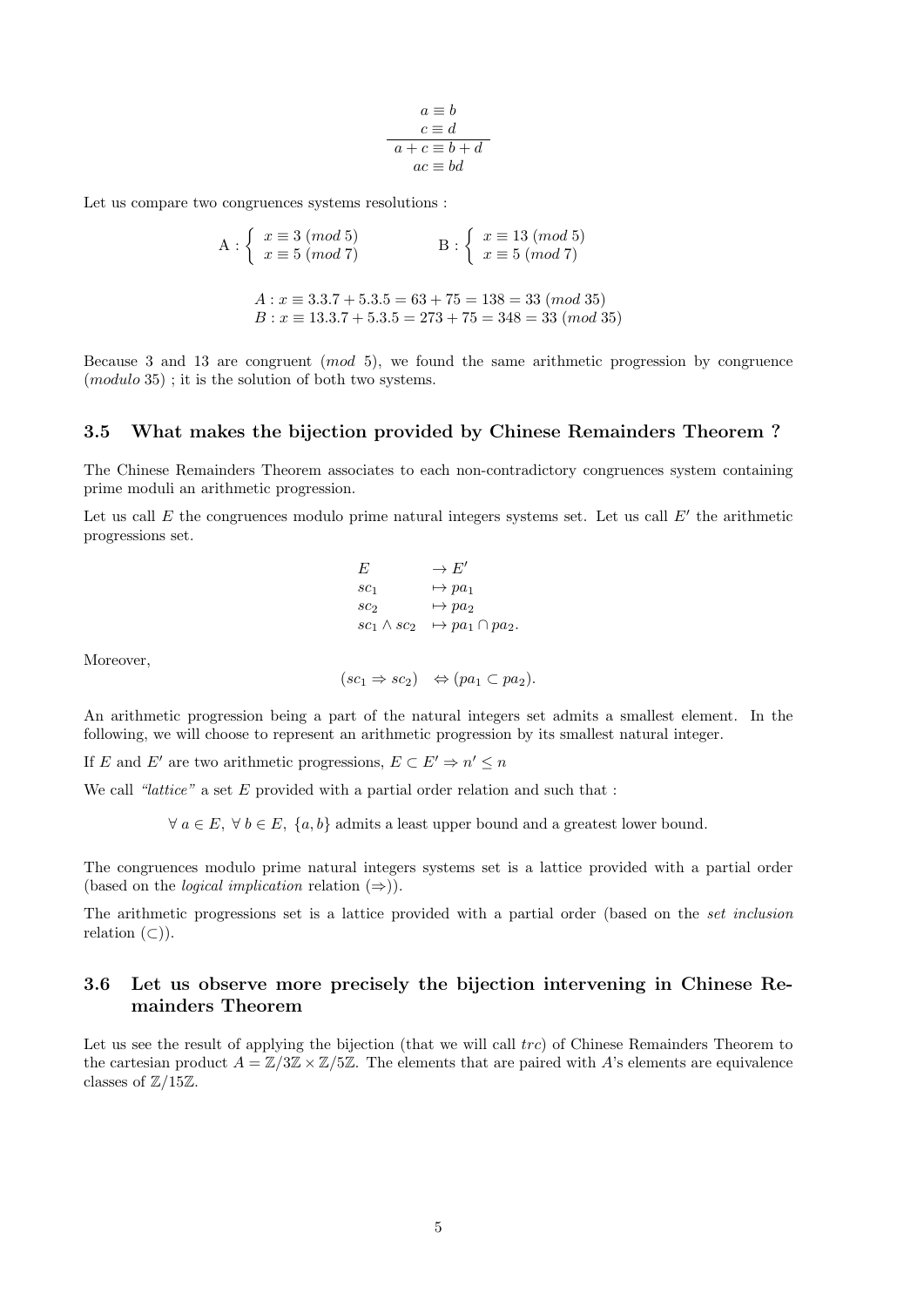| $\overline{(0,0)} \mapsto 0$  |
|-------------------------------|
| $(0,1) \mapsto 6$             |
| $(0,2) \mapsto 12$            |
| $(0,3) \mapsto 3$             |
| $(0,4) \mapsto 9$             |
| $\overline{(1,0)} \mapsto 10$ |
| $(1,1) \mapsto 1$             |
| $(1,2) \mapsto 7$             |
| $(1,3) \mapsto 13$            |
| $(1,4) \mapsto 4$             |
| $(2,0) \mapsto 5$             |
| $(2,1) \mapsto 11$            |
| $(2,2) \mapsto 2$             |
| $(2,3) \mapsto 8$             |
| $(2,4) \mapsto 14$            |

In this table, the line  $(1, 3) \rightarrow 13$  must be read "the set of natural integers that are congruent to 1 (mod 3) and to 3 (mod 5) is equal to the set of natural integers that are congruent to 13 (mod 15)". It can be noticed that the same line could be read "13 is congruent to 1 (*mod* 3) and to 3 (*mod* 5)"<sup>†</sup>.

Let us study now the bijection that pairs  $\mathbb{Z}/3\mathbb{Z} \times \mathbb{Z}/5\mathbb{Z} \times \mathbb{Z}/7\mathbb{Z}$  with  $\mathbb{Z}/105\mathbb{Z}$ 

| $(0,0,0) \mapsto 0$   | $(0,1,0) \mapsto 21$   | $(0,2,0) \mapsto 42$    | $(0,3,0) \mapsto 63$  | $(0,4,0) \mapsto 84$    |
|-----------------------|------------------------|-------------------------|-----------------------|-------------------------|
| $(0,0,1) \mapsto 15$  | $(0,1,1) \mapsto 36$   | $(0, 2, 1) \mapsto 57$  | $(0,3,1) \mapsto 78$  | $(0,4,1) \mapsto 99$    |
| $(0,0,2) \mapsto 30$  | $(0,1,2) \mapsto 51$   | $(0, 2, 2) \mapsto 72$  | $(0,3,2) \mapsto 93$  | $(0,4,2) \mapsto 9$     |
| $(0,0,3) \mapsto 45$  | $(0,1,3) \mapsto 66$   | $(0, 2, 3) \mapsto 87$  | $(0,3,3) \mapsto 3$   | $(0,4,3) \mapsto 24$    |
| $(0,0,4) \mapsto 60$  | $(0,1,4) \mapsto 81$   | $(0, 2, 4) \mapsto 102$ | $(0,3,4) \mapsto 18$  | $(0,4,4) \mapsto 39$    |
| $(0,0,5) \mapsto 75$  | $(0,1,5) \mapsto 96$   | $(0, 2, 5) \mapsto 12$  | $(0,3,5) \mapsto 33$  | $(0,4,5) \mapsto 54$    |
| $(0,0,6) \mapsto 90$  | $(0,1,6) \mapsto 6$    | $(0, 2, 6) \mapsto 27$  | $(0,3,6) \mapsto 48$  | $(0,4,6) \mapsto 69$    |
| $(1,0,0) \mapsto 70$  | $(1,1,0) \mapsto 91$   | $(1,2,0)\mapsto 7$      | $(1,3,0) \mapsto 28$  | $(1,4,0) \mapsto 49$    |
| $(1,0,1) \mapsto 85$  | $(1,1,1) \mapsto 1$    | $(1,2,1) \mapsto 22$    | $(1,3,1) \mapsto 43$  | $(1,4,1) \mapsto 64$    |
| $(1,0,2) \mapsto 100$ | $(1, 1, 2) \mapsto 16$ | $(1,2,2) \mapsto 37$    | $(1,3,2) \mapsto 58$  | $(1,4,2) \mapsto 79$    |
| $(1,0,3) \mapsto 10$  | $(1, 1, 3) \mapsto 31$ | $(1,2,3) \mapsto 52$    | $(1,3,3) \mapsto 73$  | $(1,4,3) \mapsto 94$    |
| $(1,0,4) \mapsto 25$  | $(1, 1, 4) \mapsto 46$ | $(1,2,4) \mapsto 67$    | $(1,3,4) \mapsto 88$  | $(1,4,4) \mapsto 4$     |
| $(1,0,5) \mapsto 40$  | $(1,1,5) \mapsto 61$   | $(1, 2, 5) \mapsto 82$  | $(1,3,5) \mapsto 103$ | $(1,4,5) \mapsto 19$    |
| $(1,0,6) \mapsto 55$  | $(1, 1, 6) \mapsto 76$ | $(1, 2, 6) \mapsto 97$  | $(1,3,6) \mapsto 13$  | $(1,4,6) \mapsto 34$    |
| $(2,0,0) \mapsto 35$  | $(2,1,0) \mapsto 56$   | $(2, 2, 0) \mapsto 77$  | $(2,3,0) \mapsto 98$  | $(2,4,0) \mapsto 14$    |
| $(2,0,1) \mapsto 50$  | $(2,1,1) \mapsto 71$   | $(2, 2, 1) \mapsto 92$  | $(2,3,1)\mapsto 8$    | $(2,4,1) \mapsto 29$    |
| $(2,0,2) \mapsto 65$  | $(2,1,2) \mapsto 86$   | $(2, 2, 2) \mapsto 2$   | $(2,3,2) \mapsto 23$  | $(2,4,2) \mapsto 44$    |
| $(2,0,3) \mapsto 80$  | $(2,1,3) \mapsto 101$  | $(2,2,3) \mapsto 17$    | $(2,3,3) \mapsto 38$  | $(2,4,3) \mapsto 59$    |
| $(2,0,4) \mapsto 95$  | $(2,1,4) \mapsto 11$   | $(2, 2, 4) \mapsto 32$  | $(2,3,4) \mapsto 53$  | $(2,4,4) \mapsto 74$    |
| $(2,0,5) \mapsto 5$   | $(2,1,5) \mapsto 26$   | $(2, 2, 5) \mapsto 47$  | $(2,3,5) \mapsto 68$  | $(2,4,5) \mapsto 89$    |
| $(2,0,6) \mapsto 20$  | $(2,1,6) \mapsto 41$   | $(2, 2, 6) \mapsto 62$  | $(2,3,6) \mapsto 83$  | $(2, 4, 6) \mapsto 104$ |

In each cell, we colored the smallest number of the cell, on which we can imagine the other numbers of the cell "project" themselves when we suppress congruences in the system that correspond to them. We remark that applying Succ Peano Arithmetic function (adding recursively  $(1,1)$  from  $(0,0)$ ), we pass across all the table cells one by one following descending diagonals (and going to the bottom of a column or to the extrem left of a line when the cell we reached is out of the table).

We easily understand that our observed results on the cartesian product of 3 finite fields are generalisable to cartesian products of as many finite fields as we want..

<sup>‡</sup>We can consider that this property corresponds to a kind of "fractality" of natural integers set, that can be called "auto-similarity", that is such that a same property is to be found at the elements level and at the element sets level for N.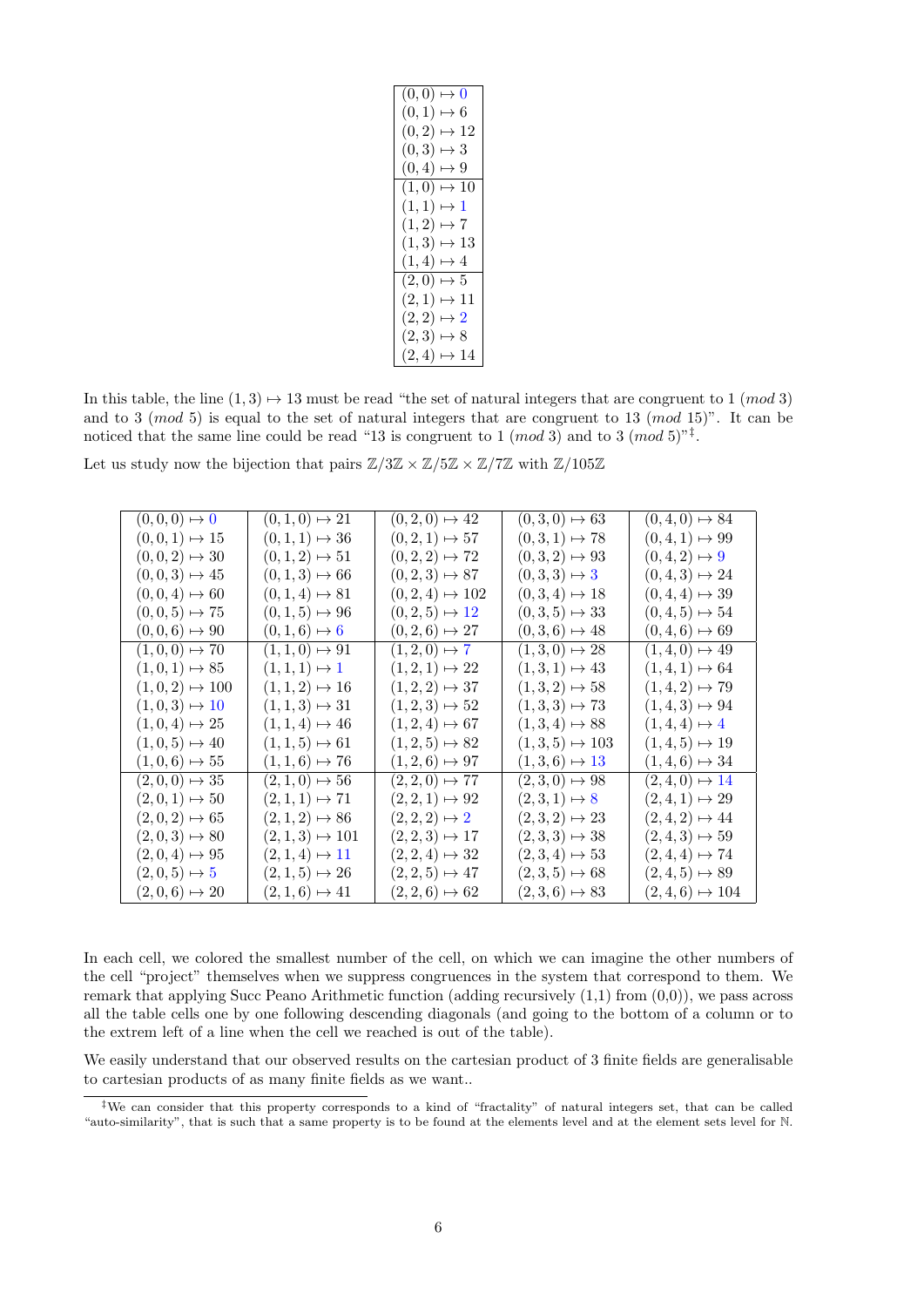We define bijection *restricted trc* as the bijection that to a congruences system associates **the smallest** natural integer of the arithmetic progression that is associated to it by the Chinese Remainders.

There is an important consequence to the fact that trc (and restricted trc) are bijections : bijection restricted trc associating to each congruences system modulo prime natural integers that are all differents, a natural integer belonging to the finite part of N containing the natural integers from 0 to  $\prod_{i=1}^{k} m_i$ , if  $sc_1 \Rightarrow sc_2$  and  $sc_1 \neq sc_2$  then the solution of congruences system  $sc_1$  (the element paired with  $sc_1$  by the bijection restricted trc) is strictly greater than the solution paired with the congruences system  $sc_2$ .

#### 3.8 An application example of bijection restricted\_trc

The natural integer 94 is between  $3.5 = 15$  and  $3.5.7 = 105$ . Let us study the projections of 3-uple  $(1, 4, 3)$ belonging to the cartesian product  $\mathbb{Z}/3\mathbb{Z} \times \mathbb{Z}/5\mathbb{Z} \times \mathbb{Z}/7\mathbb{Z}$  on each one of its coordinates.

$$
\mathbb{Z}/3\mathbb{Z} \times \mathbb{Z}/5\mathbb{Z} \times \mathbb{Z}/7\mathbb{Z} \longrightarrow \mathbb{N}
$$
  
\n
$$
(1,4,3) \longrightarrow 94
$$
  
\n
$$
\mathbb{Z}/3\mathbb{Z} \times \mathbb{Z}/5\mathbb{Z} \longrightarrow \mathbb{N}
$$
  
\n
$$
(1,4) \longrightarrow 4
$$
  
\n
$$
\mathbb{Z}/3\mathbb{Z} \times \mathbb{Z}/7\mathbb{Z} \longrightarrow \mathbb{N}
$$
  
\n
$$
(1,3) \longrightarrow 10
$$
  
\n
$$
\mathbb{Z}/5\mathbb{Z} \times \mathbb{Z}/7\mathbb{Z} \longrightarrow \mathbb{N}
$$
  
\n
$$
(4,3) \longrightarrow 24
$$

94 has three numbers paired with him by *restricted\_trc*, one for each of its coordinates. 94 is projecting in natural integers strictly lesser than him because  $3.5 < 3.7 < 5.7 < 94 < 3.5.7$ .

# 4 Fermat's Infinite Descent

#### 4.1 Recalls

Using Fermat's Infinite Descent method to prove Goldbach Conjecture consists in demonstrating that if there was a natural integer that would not verify Goldbach Conjecture, there would be another one, smaller than the first one, that would not verify Goldbach Conjecture neither, and like this, step by step, until reaching so little natural integers, than for them, we know they verify Goldbach Conjecture.

Fermat's Infinite Descent Method results from the fact that there is no infinite and strictly decreasing sequence of natural integers. The reasoning on which Fermat's Infinite Descente is based is the well-known "reductio ad absurdum" :

- $-$  let us suppose that x is the smallest natural integer such that  $P(x)$ ;
- $-$  we show that then  $P(x')$  with  $x' < x$ ;
- − we reached a contradiction.

If  $P(n)$  for a natural integer n given, there exists a non-empty part of N that contains an element that verifies the property  $P$ . This part of N admits a smallest element. In our case, the property  $P$  consists in "not verifying Goldbach Conjecture".

We recall that we try to reach a contradiction from the hypothesis :

$$
p_1, \ldots, p_k \in \mathbb{P}_1^*(x), \ m_{j_1}, \ldots, m_{j_k} \in \mathbb{P}_2^*(x).
$$
  

$$
\exists x \in 2\mathbb{N} \setminus \{0, 2, 4\}, \ x \ge 4.10^{18},
$$
  

$$
\mathcal{S}_0 \begin{cases} x \equiv p_1 \ (mod \ m_{j_1}) \\ x \equiv p_2 \ (mod \ m_{j_2}) \\ \vdots \\ x \equiv p_k \ (mod \ m_{j_k}) \end{cases}
$$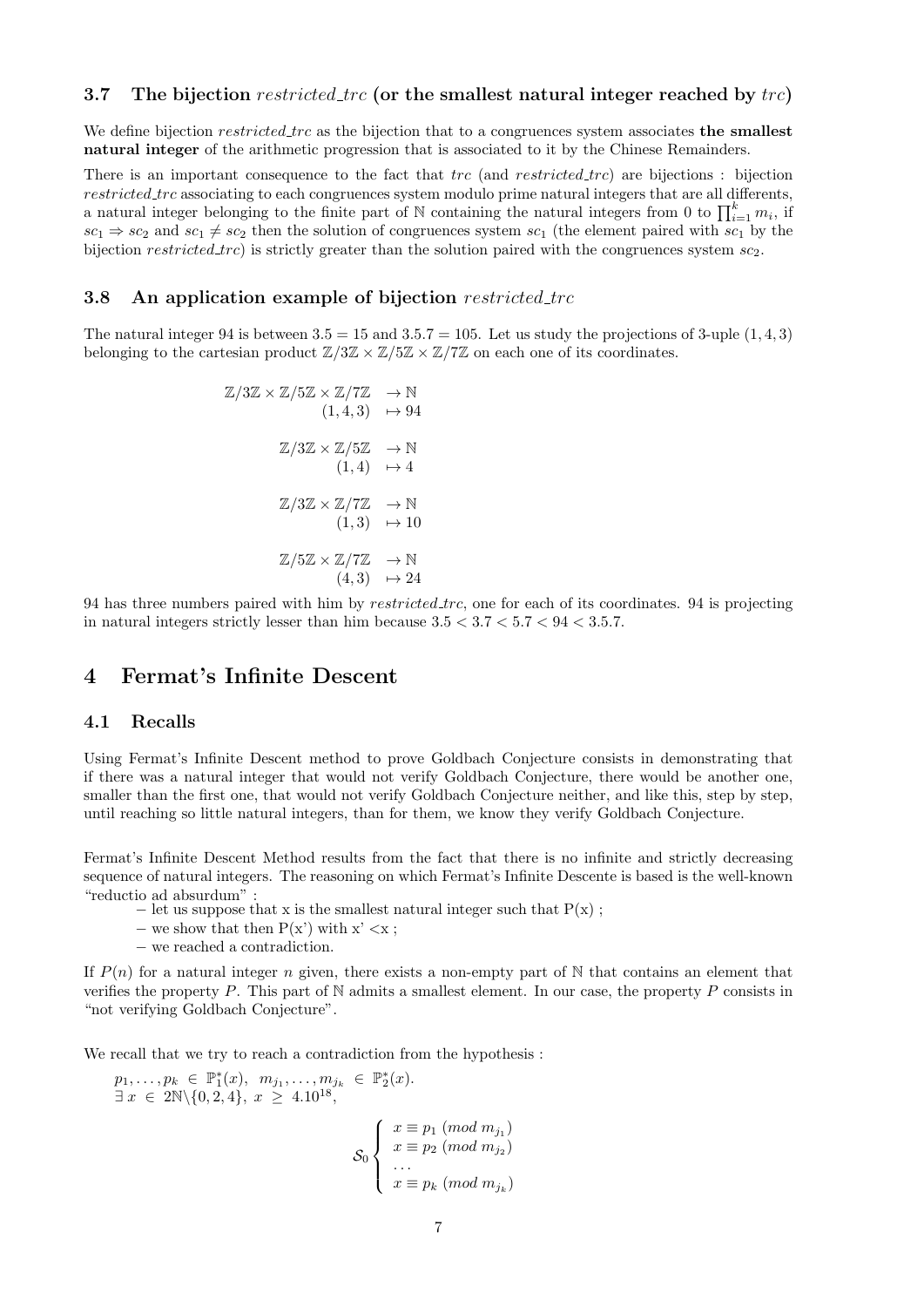It is important to remember that some moduli can be equal.

## 4.2 First step

Let us transform our congruences system so that moduli are put in an increasing order and in the aim to eliminate redundancies.

)

)

)

$$
p'_1, ..., p'_k \in \mathbb{P}_1^*(x), n_{j_1}, ..., n_{j_k} \in \mathbb{P}_2^*(x).
$$
  
\n $\exists x \in 2\mathbb{N} \setminus \{0, 2, 4\}, x \ge 4.10^{18},$   
\n $\mathcal{S}\begin{cases}\nx \equiv p'_1 \pmod{n_{j_1}} \\
x \equiv p'_2 \pmod{n_{j_2}} \\
... \\
x \equiv p'_k \pmod{n_{j_k}}\n\end{cases}$ 

 $S$  is paired with d by restricted trc bijection.

#### 4.3 From where can the contradiction come from ?

It can come from the Fermat's Infinite Descent principle.

We know that restricted trc bijection provides as solution for S the natural integer d that is the smallest integer of the arithmetic progression associated to  $S$  by the Chinese Remainders Theorem.

 $S$  congruences system is such that  $d$  doesn't verify Goldbach Conjecture.

We are looking for a congruences system  $\mathcal{S}'$ , that is implied by  $\mathcal{S}$  and  $\neq$  from  $\mathcal{S}$ , to which is associated by restricted trc bijection a natural integer  $d' < d$ , with d' doesn't verify Goldbach Conjecture neither.

Let us consider a congruences system  $\mathcal{S}'$  constituted of a certain number of congruences from  $\mathcal{S}$  modulo some moduli  $m_i$  that are prime odd natural integers all differents, i between 1 and k, such that  $d > \prod_{i=1}^k m_i.$ 

To be able to descent one step of the Fermat's Descent steps, it is necessary that  $d' < d$ . But we saw that  $d' < d$  comes from the fact that *restricted\_trc* is a bijection.

How can we be sure that  $d'$  doesn't verify Goldbach Conjecture neither ?

For this, it is necessary that congruences kept from the initial system  $S$  are so that  $d'$  is congruent to all prime natural integers in  $\mathbb{P}_1^*(d')$  modulo a prime natural integer in  $\mathbb{P}_2^*(d')$ .

Told in another way, we must be sure that removing some congruences to make the congruences system's solution strictly decrease, we are not going to "lose" congruences that ensured Goldbach Conjecture nonverification by  $d'$ .

#### 4.4 Second step

We keep from the resulting congruences system a maximum of congruences to make a congruences system  $\mathcal{S}'$  such that d, the initial congruences system  $\mathcal{S}'$ 's solution, is strictly greater than the moduli product kept in the new system  $\mathcal{S}'$  and such that every modulo intervening in a kept congruence of the system is lesser than  $\sqrt{d'}$ ,  $p'_1, \ldots, p'_{k'} \in \mathbb{P}^*_1(x), n_{j_1}, \ldots, n_{j_{k'}} \in \mathbb{P}^*_2(d').$  $\exists x \in 2\mathbb{N} \setminus \{0, 2, 4\}, x \geq 4.10^{18},$ 

$$
\mathcal{S}' \left\{ \begin{array}{l} x \equiv p'_1 \ (mod \ n_{j_1}) \\ x \equiv p'_2 \ (mod \ n_{j_2}) \\ \dots \\ x \equiv p'_{k'} \ (mod \ n_{j_{k'}}) \end{array} \right.
$$